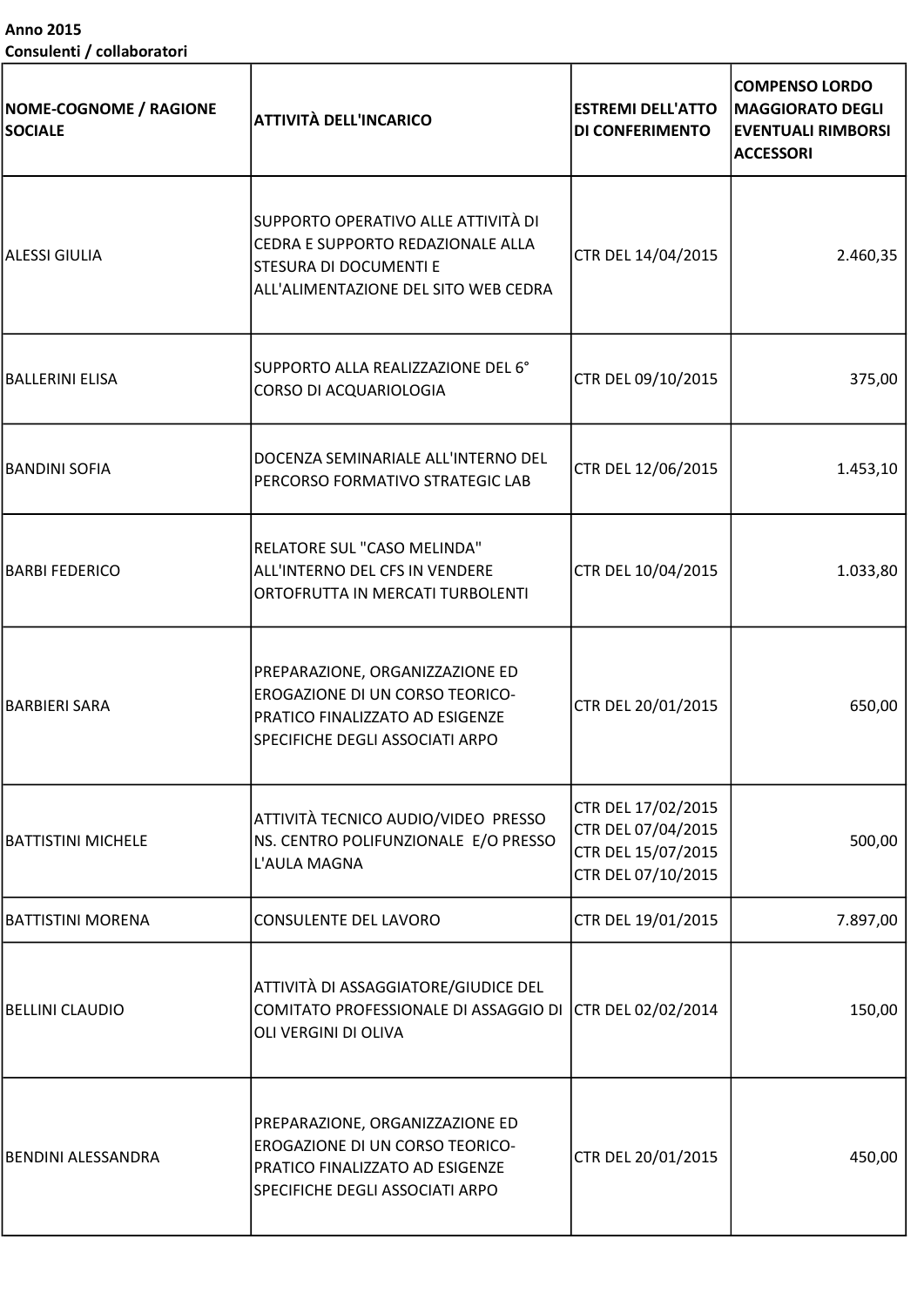| <b>BISCIONI SARA</b>       | CONSULENZA E COLLABORAZIONE PER<br>ATTIVITÀ DI FACILITATRICE ALL'INTERNO DEL<br>PROGETTO RISORSE IN RETE PER CHI VIENE<br>DA LONTANO 2014/2015                                                                                                  | CTR DEL 12/01/2015 | 836,00    |
|----------------------------|-------------------------------------------------------------------------------------------------------------------------------------------------------------------------------------------------------------------------------------------------|--------------------|-----------|
| BRAGOTTO MASSIMO           | DOCENZA ALL'INTERNO DEL CFS IN<br>MARKETING E GESTIONE DELLA FILIERA<br>ORTOFRUTTICOLA                                                                                                                                                          | CTR DEL 13/05/2015 | 859,20    |
| BRAVI NICOLETTA            | PROGETTO DI LAVORO "RILEVAZIONE DAI<br>DEI PROCESSI LOGISTICI E GESTIONALI DELLA<br>CATENA DI APPROVVIGIONAMENTO E<br>DISTRIBUZIONE DI BENI SANITARI E NON<br>SANITARI PER IL CENTRO SERVIZI ED IL<br>MAGAZZINO UNICO DI AREA VASTA<br>ROMAGNA" | CTR DEL 16/12/2013 | 9.087,00  |
| BRECCIA FRATADOCCHI AIMONE | REALIZZAZIONE PROGETTI RELATIVI ALLA<br><b>GESTIONE DI ATTIVITÀ E SERVIZI CONNESSI</b><br>ALLE INIZIATIVE PROGETTUALI PROMOSSE<br>DAL CONSORZIO NAZIONALE<br>INTERUNIVERSITARIO PER LA<br>NANOELETTRONICA (IU.NET)                              | CTR DEL 08/07/2014 |           |
| MARIA                      | CO.CO.CO. PER LA REALIZZAZIONE DEI<br>PROGETTI RELATIVI ALLA GESTIONE DI<br>ATTIVITÀ E SERVIZI CONNESSI ALLE<br>INIZIATIVE PROGETTUALI PROMOSSE DAL<br>CONSORZIO NAZIONALE<br>INTERUNIVERSITARIO PER LA<br>NANOELETTRONICA (IU.NET)             | CTR DEL 16/07/2015 | 23.100,00 |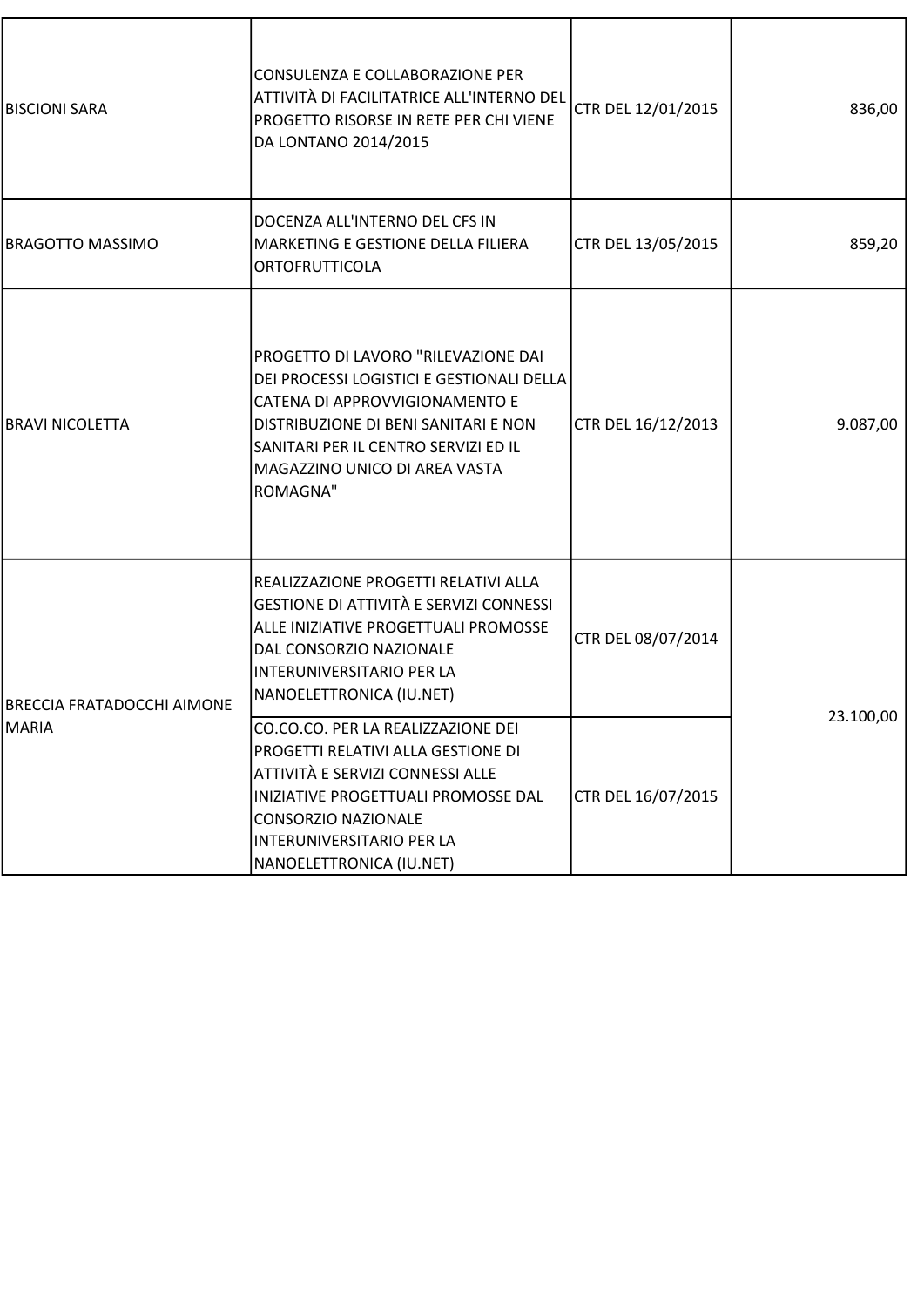| CAMPANA ANNALISA | REALIZZAZIONE PROGETTO "TAVOLO<br>UNIVERSITÀ-IMPRESA, SMARTBRAINS"                                                                                                                                                                                                                                                                                                       | CTR DEL 09/01/2015<br>CTR DEL 26/10/2015 |           |
|------------------|--------------------------------------------------------------------------------------------------------------------------------------------------------------------------------------------------------------------------------------------------------------------------------------------------------------------------------------------------------------------------|------------------------------------------|-----------|
|                  | REALIZZAZIONE PROGETTO "SMARTINNO:<br>ANALISI TERRITORIALE PER UN ECOSISTEMA<br>DELL'INNOVAZIONE IN PROVINCIA DI<br>FERRARA-ADRIATIC IPA-SMARTINNO<br>1°STR.2006"                                                                                                                                                                                                        | CTR DEL 02/02/2015                       |           |
|                  | REALIZZAZIONE PROGETTO "SERVIZIO DI<br>IDENTIFICAZIONE DI SOCIETÀ E ISTITUZIONI<br>LOMBARDE CHE GESTISCONO PLESSI DI<br>ATTREZZATURE PER LA R&S E CHE EROGANO<br>SERVIZI VERSO SOGGETTI TERZI E DI<br>COMPARAZIONE CON QUELLE PRESENTI IN<br><b>REGIONI CON CLUSTER ATTIVI E</b><br>RICONOSCIUTI NEI MEDESIMI SETTORI DI<br>QUELLI DELLA REGIONE LOMBARDIA-<br>ECO15015" | CTR DEL 15/06/2015                       | 10.984,00 |
| CAMPORESI SILVIA | ORGANIZZAZIONE, COORDINAMENTO E<br>DOCENZA DEL CORSO DI FOTOGRAFIA E<br><b>CRITICA DELL'IMMAGINE</b>                                                                                                                                                                                                                                                                     | CTR DEL 01/10/2014                       | 2.140,00  |
| CARROLI GIULIA   | REALIZZAZIONE DEL PROGETTO "SVILUPPO<br>DELLE ATTIVITÀ DI<br>AGGIORNAMENTO/RENDICONTAZIONE PER<br>LA REALIZZAZIONE DI BILANCIO DI<br>SOSTENIBLITÀ 2014"                                                                                                                                                                                                                  | CTR DEL 24/02/2015                       | 7.170,00  |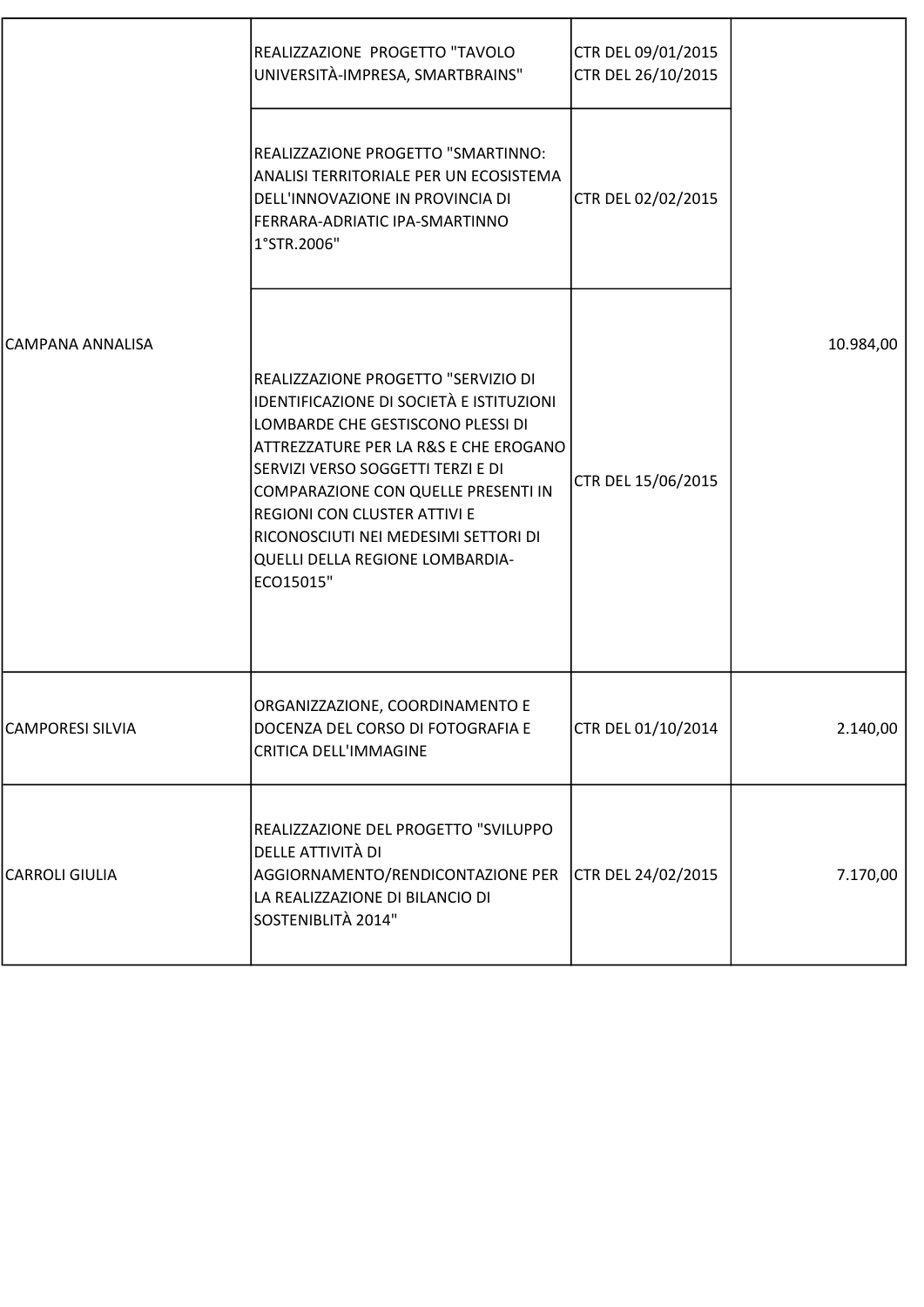|                              | REALIZZAZIONE PROGETTO "TAVOLO<br>UNIVERSITÀ-IMPRESA, SMARTBRAINS"                                                                                                                                                                                                                                                                                                       | CTR DEL 29/12/2014<br>CTR DEL 26/10/2015 |           |
|------------------------------|--------------------------------------------------------------------------------------------------------------------------------------------------------------------------------------------------------------------------------------------------------------------------------------------------------------------------------------------------------------------------|------------------------------------------|-----------|
|                              | REALIZZAZIONE PROGETTO "SMARTINNO:<br>ANALISI TERRITORIALE PER UN ECOSISTEMA<br>DELL'INNOVAZIONE IN PROVINCIA DI<br>FERRARA-ADRIATIC IPA-SMARTINNO<br>1°STR.2006"                                                                                                                                                                                                        | CTR DEL 02/02/2015                       |           |
| <b>CIAPETTI LORENZO</b>      | REALIZZAZIONE PROGETTO "SERVIZIO DI<br>IDENTIFICAZIONE DI SOCIETÀ E ISTITUZIONI<br>LOMBARDE CHE GESTISCONO PLESSI DI<br>ATTREZZATURE PER LA R&S E CHE EROGANO<br>SERVIZI VERSO SOGGETTI TERZI E DI<br>COMPARAZIONE CON QUELLE PRESENTI IN<br><b>REGIONI CON CLUSTER ATTIVI E</b><br>RICONOSCIUTI NEI MEDESIMI SETTORI DI<br>QUELLI DELLA REGIONE LOMBARDIA-<br>ECO15015" | CTR DEL 15/06/2015                       | 17.325,00 |
| <b>D&amp;P STUDIO LEGALE</b> | ASSISTENZA LEGALE                                                                                                                                                                                                                                                                                                                                                        |                                          | 6.900,00  |
| D'ANGELO GABRIELE            | RELATORE ALL'EVENTO STARTAPERITIVO<br>ALL'INTERNO DEL PROGETTO CESENA LAB                                                                                                                                                                                                                                                                                                | CTR DEL 25/03/2015                       | 312,50    |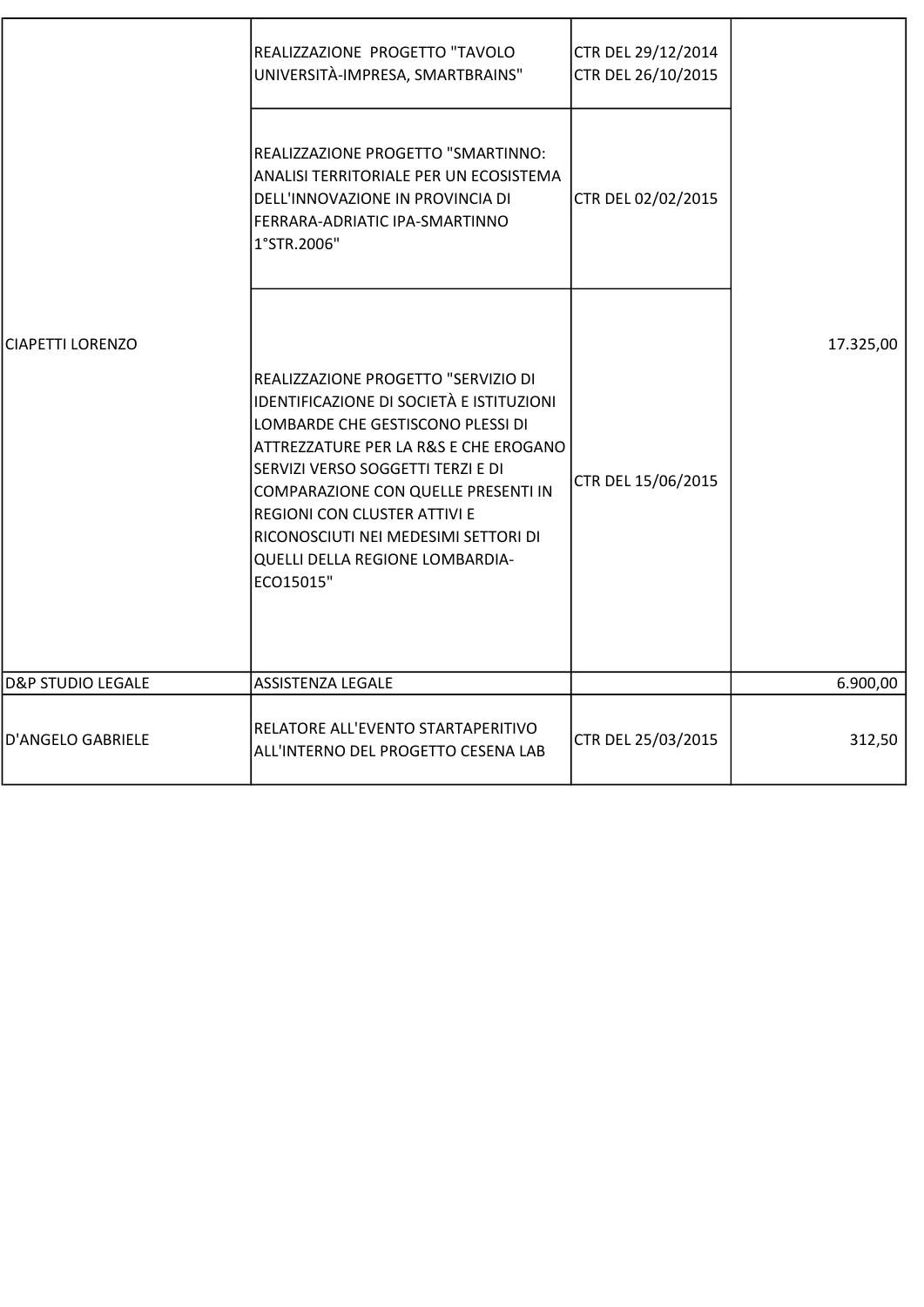|                                  | REALIZZAZIONE PROGETTO "TAVOLO<br>UNIVERSITÀ-IMPRESA, SMARTBRAINS"                                                                                                                                                                                                                                                                                                       | CTR DEL 29/12/2014<br>CTR DEL 26/10/2015           |           |
|----------------------------------|--------------------------------------------------------------------------------------------------------------------------------------------------------------------------------------------------------------------------------------------------------------------------------------------------------------------------------------------------------------------------|----------------------------------------------------|-----------|
|                                  | REALIZZAZIONE PROGETTO "SMARTINNO:<br>ANALISI TERRITORIALE PER UN ECOSISTEMA<br>DELL'INNOVAZIONE IN PROVINCIA DI<br>FERRARA-ADRIATIC IPA-SMARTINNO<br>1°STR.2006"                                                                                                                                                                                                        | CTR DEL 02/02/2015                                 |           |
| DARDANELLI ALESSANDRO            | REALIZZAZIONE PROGETTO "SERVIZIO DI<br>IDENTIFICAZIONE DI SOCIETÀ E ISTITUZIONI<br>LOMBARDE CHE GESTISCONO PLESSI DI<br>ATTREZZATURE PER LA R&S E CHE EROGANO<br>SERVIZI VERSO SOGGETTI TERZI E DI<br>COMPARAZIONE CON QUELLE PRESENTI IN<br><b>REGIONI CON CLUSTER ATTIVI E</b><br>RICONOSCIUTI NEI MEDESIMI SETTORI DI<br>QUELLI DELLA REGIONE LOMBARDIA-<br>ECO15015" | CTR DEL 15/06/2015                                 | 10.822,00 |
| <b>DE SIMONE MARIO</b>           | <b>CONSULENZA NOTARILE</b>                                                                                                                                                                                                                                                                                                                                               |                                                    | 3.629,78  |
| <b>DONATI DAVIDE</b>             | ATTIVITÀ DI RELATORE AL 6° CORSO DI<br>ACQUARIOLOGIA                                                                                                                                                                                                                                                                                                                     | CTR DEL 08/10/2015                                 | 300,00    |
| <b>GALLINA TOSCHI TULLIA</b>     | PREPARAZIONE, ORGANIZZAZIONE ED<br>EROGAZIONE DI UN CORSO TEORICO-<br>PRATICO FINALIZZATO AD ESIGENZE<br>SPECIFICHE DEGLI ASSOCIATI ARPO                                                                                                                                                                                                                                 | CTR DEL 20/01/2015                                 | 225,00    |
| <b>GARCIA LOPEZ MARIA ISABEL</b> | DOCENZA ALL'INTERNO DEL CFS IN VENDERE<br>ORTOFRUTTA IN MERCATI TURBOLENTI                                                                                                                                                                                                                                                                                               | CTR DEL 07/11/2014                                 | 702,00    |
| <b>GHERARDI ROBERTO</b>          | ONERI TECNICI PER LA DEFINIZIONE DEI<br>NUOVI SUBALTERNI E RELATIVA<br>SUDDIVISIONE MILLESIMALE DEL<br><b>CONDOMINIO RUFFILLI</b>                                                                                                                                                                                                                                        | ASSEMBLEA<br><b>CONDOMINIALE DEL</b><br>20/09/2011 | 128,64    |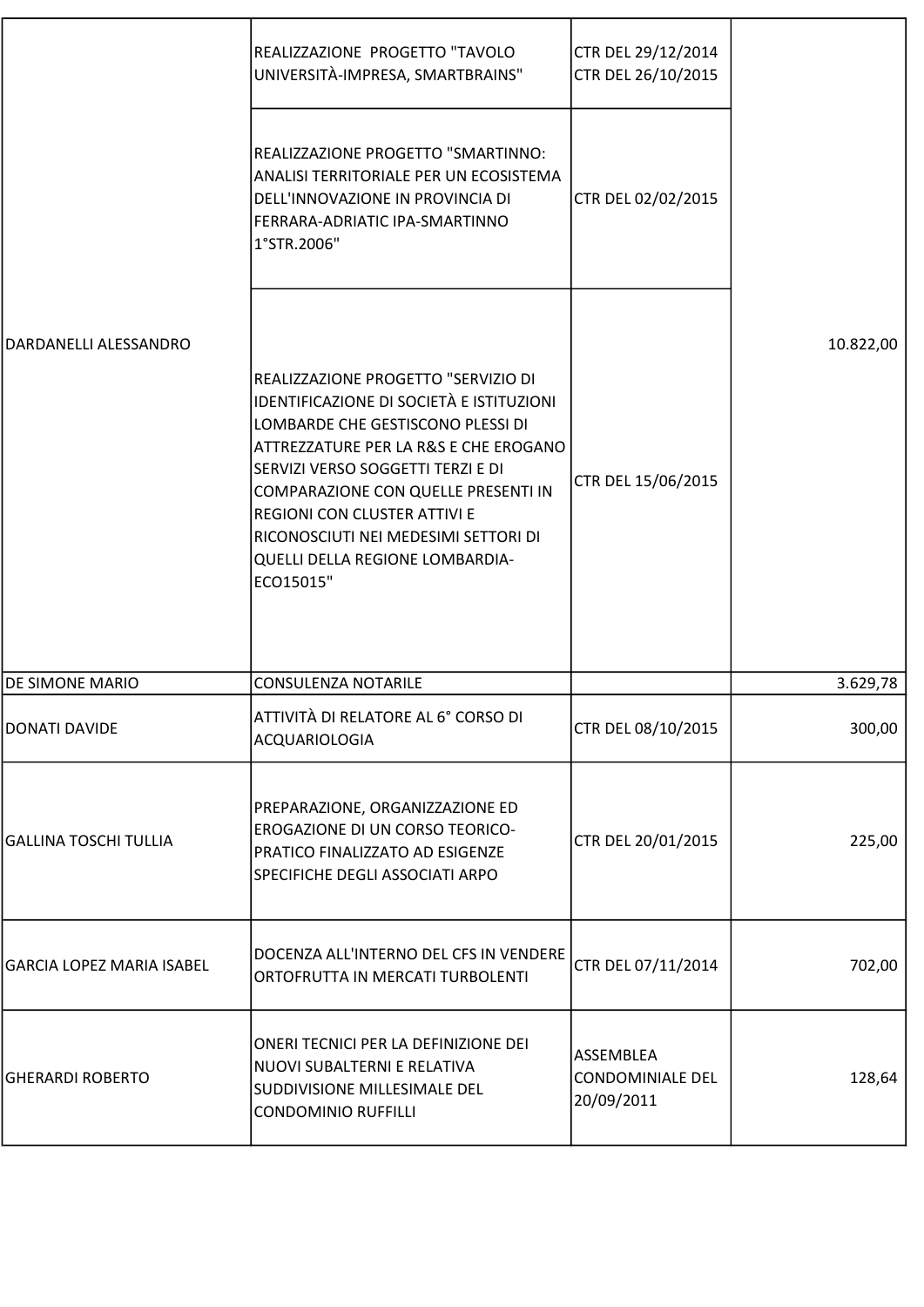| <b>GOBBI ILARIA</b>  | ATTIVITÀ DI SUPPORTO A LABORATORIO DI<br>TERMINOLOGIA DELLA SCUOLA DI LINGUE E<br>LETTERATURE, TRADUZIONE E<br><b>INTERPRETAZIONE</b>                                                                                                                              | CTR DEL 14/10/2014 | 8.000,00  |
|----------------------|--------------------------------------------------------------------------------------------------------------------------------------------------------------------------------------------------------------------------------------------------------------------|--------------------|-----------|
| GRANATA LUCA ANTONIO | DOCENZA ALL'INTERNO DEL CFS IN VENDERE CTR DEL 28/11/2014<br>ORTOFRUTTA IN MERCATI TURBOLENTI                                                                                                                                                                      | CTR DEL 05/11/2015 | 1.901,92  |
| LECCI CLAUDIA        | REALIZZAZIONE DEL PROGETTO "LA<br>FORMAZIONE UNIVERSITARIA E LE SFIDE DEL CTR DEL 14/10/2014<br>MONDO DEL LAVORO"                                                                                                                                                  |                    | 1.280,00  |
| MALUCELLI MANUELA    | ORGANIZZAZIONE E TRADUZIONE DEI<br>MATERIALI ALL'INTERNO DEL PROGETTO<br><b>RESINT</b>                                                                                                                                                                             | CTR DEL 20/01/2015 | 2.434,70  |
| MARTELLI FABRIZIO    | REALIZZAZIONE DEL PROGETTO<br>"COMUNICAZIONE AZIENDALE E<br>INTEGRAZIONE SOCIALE: L'INNOVAZIONE<br>TECNOLOGICA AL SERVIZIO DELL'AUSL DI<br>CESENA IN TRE SOTTOPROGETTI: A) SITO<br>WEB E ITRANET AZIENDALE; B) PROGETTO<br>MONITOR AZIENDALI; C) OLTRE IL GIARDINO | CTR DEL 04/07/2014 | 24.480,00 |
|                      | CO.CO.CO. PER LA REALIZZAZIONE DELLA<br>COMUNICAZIONE AZIENDALE E<br>INTEGRAZIONE SOCIALE, L'INNOVAZIONE<br>TECNOLOGICA AL SERVIZIO DELL'AZIENDA<br>USL DI CESENA                                                                                                  | CTR DEL 03/05/2015 |           |
| MOSCONI GIUSEPPE     | ORGANIZZAZIONE, COORDINAMENTO DELLE<br>ATTIVITÀ DI FORMAZIONE E LOGISTICA<br>NONCHÉ RELATORE AL 6° CORSO DI<br>ACQUARIOLOGIA                                                                                                                                       | CTR DEL 04/05/2015 | 7.647,06  |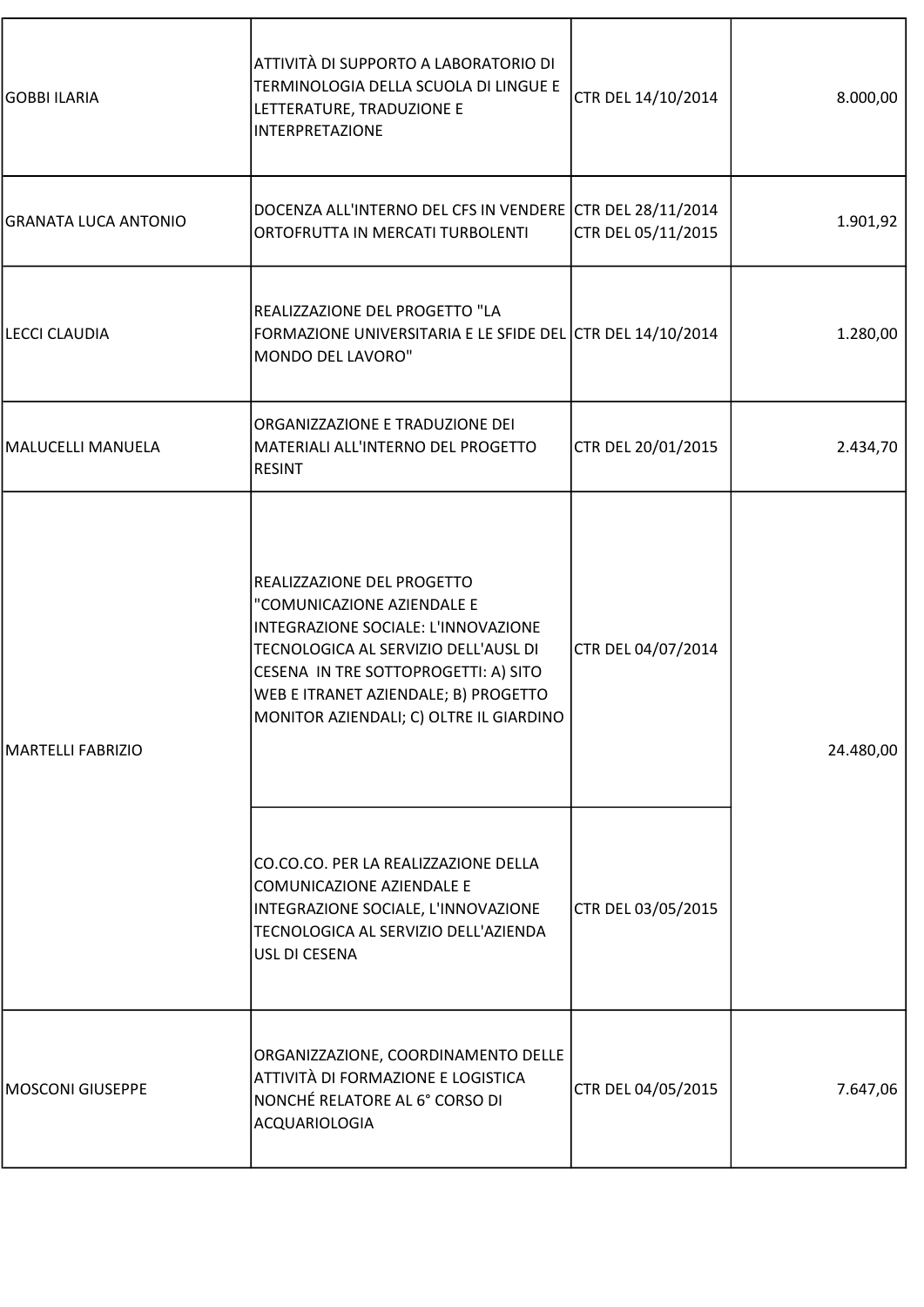| NANNI COSTA FRANCESCO P.   | REALIZZAZIONE DELL'ATTIVITÀ DI SUPPORTO<br>OPERATIVO AL ROJECT MANAGEMENT IN<br>RELAZIONE AL PROGETTO "EUROPE<br><b>ADRIATIC SEA-WAY FREIGHT-</b><br><b>EASYCONNECTING"</b>                               | CTR DEL 23/09/2014                                             | 2.013,00  |
|----------------------------|-----------------------------------------------------------------------------------------------------------------------------------------------------------------------------------------------------------|----------------------------------------------------------------|-----------|
| <b>NANTI CRISTINA</b>      | SUPPORTO VIDEO/ORGANIZZATIVO<br>ALL'INTERNO DEL PERCORSO FORMATIVO<br>PER DIRIGENTI E QUADRI STRATEGIC LAB                                                                                                | CTR DEL 22/09/2015                                             | 400,00    |
| <b>NASATO MAURIZIO</b>     | ATTIVITÀ DI ESAMINATORE NELL'AMBITO<br>DELLE PROVE DI VENDITA TENUTE<br>ALL'INTERNO DEL C.F.S. IN VENDERE<br>ORTOFRUTTA IN MERCATI TURBOLENTI                                                             | CTR DEL 28/11/2014<br>CTR DEL 10/04/2015<br>CTR DEL 05/11/2015 | 2.197,90  |
| <b>PAGANELLI GABRIELLA</b> | DISSEMINAZIONE RISULTATI DEL PROGETTO<br>RESINT E SUPPORTO DISTANCE LEARNING IN CTR DEL 04/11/2015<br>SIMUILMPRESA                                                                                        |                                                                | 1.000,00  |
| <b>PALAGANO ROSA</b>       | PREPARAZIONE, ORGANIZZAZIONE ED<br>EROGAZIONE DI UN CORSO TEORICO-<br>PRATICO FINALIZZATO AD ESIGENZE<br>SPECIFICHE DEGLI ASSOCIATI ARPO                                                                  | CTR DEL 20/01/2015                                             | 400,00    |
| PANDOLFINI STEFANIA        | REFERENTE ALL'INTERNO DEL PROGETTO<br>RISORSE IN RETE PER CHI VIENE DA<br>LONTANO 2014/2015                                                                                                               | CTR DEL 06/10/2014<br>CTR DEL 14/01/2015                       | 175,00    |
| PASI ROBERTO               | REALIZZAZIONE DEL PROGETTO "ANALISI DI<br>STARTUP NEGLI AMBITI DIGITAL, WEB E<br>NEW MEDIA NEL CONTESTO DELLE<br>INIZIATIVE SVOLTE ALL'INTERNO<br>DELL'INCUBATORE E ACCELERATORE DI<br>IMPRESA CESENALAB" | CTR DEL 30/10/2013                                             | 17.568,00 |
| <b>PEDRIALI RACHELE</b>    | ATTIVITÀ DI FACILITATORE ALL'INTERNO DEL<br>PROGETTO RISORSE IN RETE PER CHI VIENE<br>DA LONTANO A.S. 2014/2015                                                                                           | CTR DEL 12/01/2015                                             | 1.140,00  |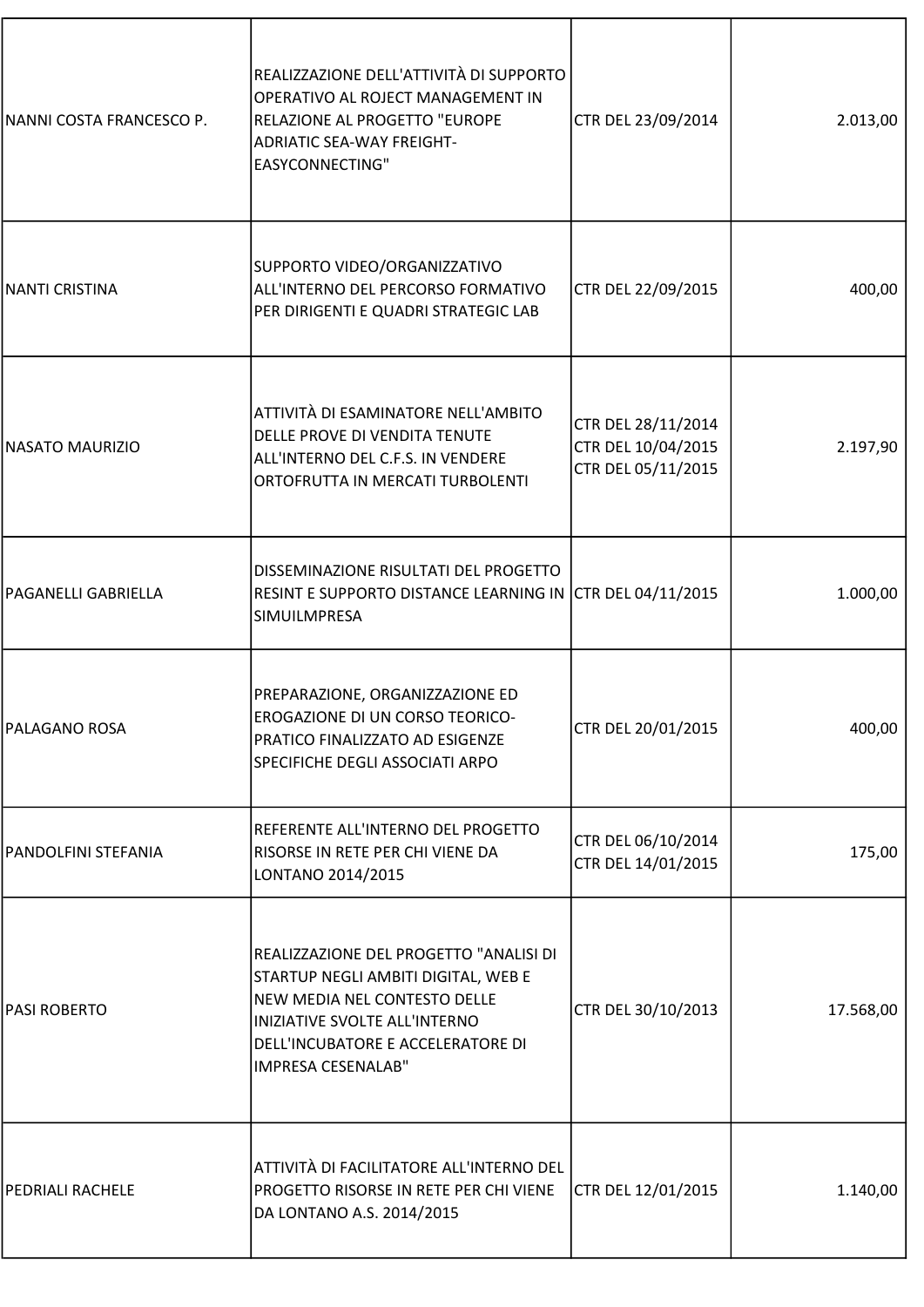| PICCINNI VITO                | DOCENZA ALL'INTERNO DEL PERCORSO<br><b>FORMATIVO STRATEGIC LAB</b>                                                                                           | CTR DEL 22/09/2015<br>CTR DEL 01/12/2015 | 5.940,00 |
|------------------------------|--------------------------------------------------------------------------------------------------------------------------------------------------------------|------------------------------------------|----------|
| POLITI FABIO                 | REALIZZAZIONE DEL PORTALE WEB DEL<br><b>CEDRA</b>                                                                                                            | CTR DEL 03/11/2014                       | 3.000,00 |
|                              | REALIZZAZIONE DEL PROGETTO "RISORSE IN<br>RETE PER CHI VIENE DA LONTANO<br>2014/2015"                                                                        | CTR DEL 27/08/2014                       |          |
| PRATI ALESSANDRA             | COCOCO PER L'ATTIVITÀ DI<br>COORDINAMENTO DELL'INIZIATIVA<br>"RISORSE IN RETE PER CHI VIENE DA<br>LONTANO 2015/2016"                                         | CTR DEL 12/10/2015                       | 740,00   |
| PROSTRATI STEFANIA           | COLLABORATORE DI QUALITÀ DI<br>CONFEDERATI A RICERCHE SVOLTE PRESSO IL<br>CENTRO STUDI E RICERCHE IN<br>NEUROSCIENZE COGNITIVE DELL'UNIVERSITÀ<br>DI BOLOGNA | <b>AUTORIZZAZIONE DEL</b><br>31/07/2015  | 1.000,00 |
| QUADRETTI ALESSANDRO         | DOCENZE ALL'INTERNO DELI CORSI DI<br>STORIA E LINGUAGGIO DEL CINEMA E PER LA<br>PRODUZIONE DI UNO SPOT E DI UN<br><b>VIDEOCLIP</b>                           | CTR DEL 23/01/2015                       | 9.000,00 |
| R&E COMMERCIALISTI ASSOCIATI | CONSULENZA SOCIETARIE CONTABILE E<br><b>FISCALE</b>                                                                                                          | CTR DEL 23/12/2014                       | 8.490,70 |
| <b>REA ANTONELLA</b>         | REFERENTE ALL'INTERNO DEL PROGETTO<br>RISORSE IN RETE PER CHI VIENE DA<br>LONTANO 2014/2015                                                                  | CTR DEL 14/01/2015                       | 87,50    |
| RECALCATI MASSIMO            | <b>GIORNATA DI STUDIO "SCUOLA E</b><br>ADOLESCENZA TRA DESIDERIO E LIMITE:<br>UNA RELAZIONE DIFFICILE?"                                                      | CTR DEL 11/03/2015                       | 1.000,00 |
| SACCHETTI CHIARA             | CONSULENZA E COLLABORAZIONE PER<br>ATTIVITÀ DI FACILITATRICE ALL'INTERNO DEL<br>PROGETTO RISORSE IN RETE PER CHI VIENE<br>DA LONTANO 2014/2015               | CTR DEL 27/08/2014                       | 836,00   |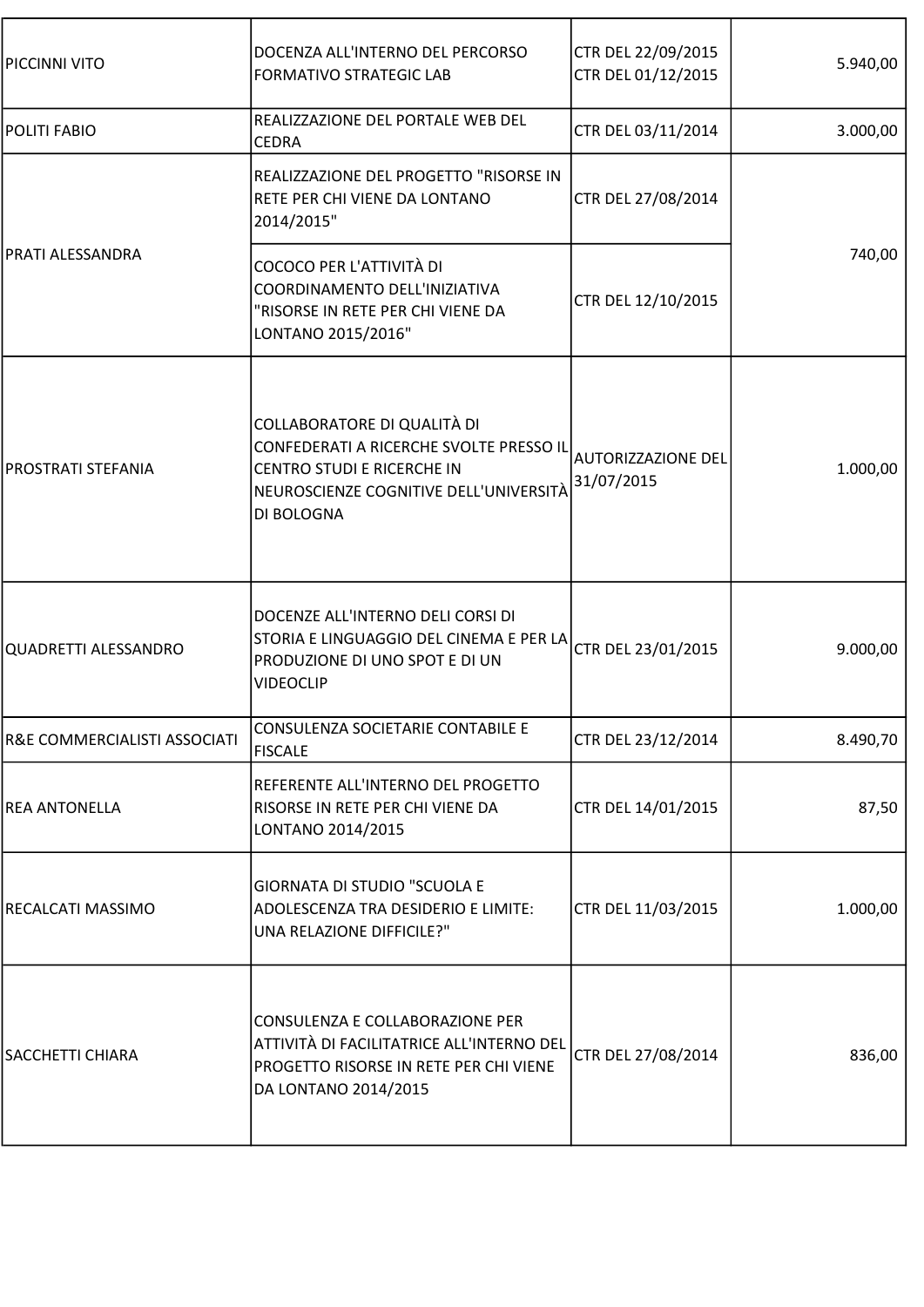| <b>SACCHETTI CHIARA</b>                     | CONSULENZA E COLLABORAZIONE PER<br>ATTIVITÀ DI FACILITATRICE ALL'INTERNO DEL<br>PROGETTO RISORSE IN RETE PER CHI VIENE<br>DA LONTANO 2015/2016                                    | CTR DEL 31/08/2015                                             | 2.090,00  |
|---------------------------------------------|-----------------------------------------------------------------------------------------------------------------------------------------------------------------------------------|----------------------------------------------------------------|-----------|
| <b>SANSONE GIOVANNI</b>                     | ESAMINATORE NELL'AMBITO DELLE PROVE<br>DI VENDITA ALL'INTERNO DEL CFS IN<br>VENDERE ORTOFRUTTA IN MERCATI<br><b>TURBOLENTI</b>                                                    | CTR DEL 28/11/2014<br>CTR DEL 10/04/2015<br>CTR DEL 05/11/2015 | 2.248,00  |
| <b>SARTONI OTTAVIO</b>                      | SISTEMAZIONE GRAFICA VOLANTINO E<br>SERVIZI FOTOGRAFICI ALL'INTERNO DEL<br>PROGETTO CESENA LAB                                                                                    | CTR DEL 09/03/2015                                             | 75,00     |
| <b>SARTONI OTTAVIO</b>                      | CREAZIONE GRAFICA, STAMPA VOLANTINI E<br>BIGLIETTID DA VISITA, SERVIZIO<br>FOTOGRAFICO E CARICAMENTO SU FB<br>ALL'INTERNO DEL PROGETTO CESENA LAB                                 | CTR DEL 09/10/2015                                             | 250,00    |
| <b>SCARPA STEFANO</b>                       | ATTIVITÀ DI DOCENZA ALL'INTERNO DEL CFS<br>IN VENDERE ORTOFRUTTA IN MERCATI<br><b>TURBOLENTI</b>                                                                                  | CTR DEL 10/04/2015<br>CTR DEL 06/11/2015                       | 1.400,00  |
| <b>SERAFINI FRANCESCO</b>                   | ATTIVITÀ CONNESSE AL TAVOLO<br>AGROALIMENTARE                                                                                                                                     | CTR DEL 15/09/2014                                             | 12.945,27 |
| STUDIO ASS. CASTELLANIGATTI                 | ATTIVITÀ DI DOCENZA ALL'INTERNO DEI<br>CORSI DI FORMAZIONE STRATEGIC LAB                                                                                                          | CTR DEL 01/07/2015                                             | 1.328,80  |
| STUDIO SAMPIERI TECNICO<br><b>ASSOCIATO</b> | <b>COMPETENZE PROFESSIONALI PER</b><br>ESECUZIONE DI VERIFICHE PERIODICHE<br>SUGLI IMPIANTI ELETTRICI E COMPILAZIONE<br>REGISTRO PER STRUTTURA STUDENTATO<br><b>SAN FRANCESCO</b> |                                                                | 1.450,00  |
| STUDIO TECNICO ASSOCIATO<br><b>BETTINI</b>  | PROGETTAZIONE E DIREZIONE LAVORI<br>RELATIVI ALLE OPERE DI MANUTENZIONE<br>STRAORDINARIA DEI LOCALI DESTINATI A<br><b>CESENA LAB</b>                                              | CTR DEL 05/12/2014                                             | 7.500,00  |
| <b>TAGLIABUE STEFANIA</b>                   | ATTIVITÀ DI DOCENZA ALL'INTERNO DEL<br>PERCORSO FORMATIVO PER DIRIGENTI E<br><b>QUADRI STRATEGIC LAB</b>                                                                          | CTR DEL 22/09/2015<br>CTR DEL 01/12/2015                       | 4.440,00  |